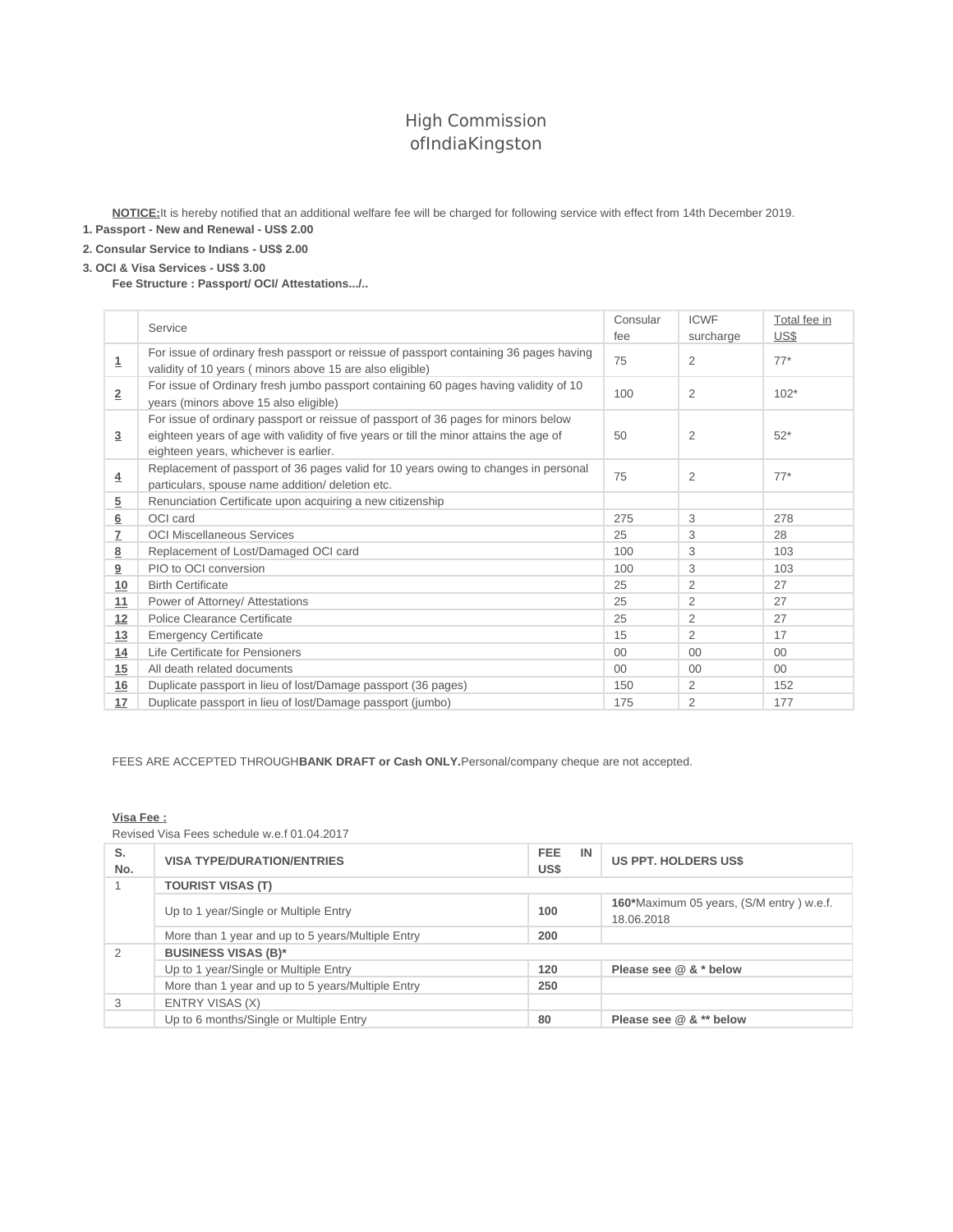|                | More than 6 months and up to 1 year/Multiple Entry                  | 120 |                         |
|----------------|---------------------------------------------------------------------|-----|-------------------------|
|                | More than 1 year and up to 5 years/Multiple Entry                   | 200 |                         |
| 4              | EMPLOYMENT (E) & PROJECT (P) VISAS**                                |     |                         |
|                | Up to 6 months/Single or Multiple Entry                             | 120 | Please see @ & ** below |
|                | More than 6 months and up to 1 year/Multiple Entry                  | 200 |                         |
|                | More than 1 year and up to 5 years/Multiple Entry                   | 300 |                         |
| 5              | STUDENT VISAS (S)                                                   |     |                         |
|                | Valid for the duration of the course or 5 years, whichever is       | 80  | $+20$                   |
|                | less/Multiple Entry                                                 |     |                         |
| 6              | MEDICAL VISAS (MED) & MEDICAL ATTENDANT VISAS (MED X)               |     |                         |
|                | Up to 6 months/Single or Multiple Entry                             | 80  | Please see $@&**$ below |
|                | More than 6 months and up to 1 year/Multiple Entry                  | 120 |                         |
| $\overline{7}$ | CONFERENCE/SEMINARS VISAS (C)                                       |     |                         |
|                | Up to 6 months/Single (or Multiple) Entry                           | 80  | Please see $@&**$ below |
| 8              | <b>JOURNALIST VISAS (J)</b>                                         |     |                         |
|                | Up to 6 months/Single Entry (or Double Entry with HOM's approval)   | 80  |                         |
| 9              | RESEARCH VISAS (R)                                                  |     |                         |
|                | Up to 6 months/Single (or Multiple) Entry                           | 80  | Please see @ & ** below |
|                | More than 6 months and up to 1 year/Multiple Entry                  | 120 |                         |
|                | More than 1 year and up to 5 years/Multiple Entry                   | 200 |                         |
| 10             | MISSIONARY VISAS (M)                                                |     |                         |
|                | Up to 6 months/Single or Multiple Entry                             | 80  |                         |
|                | More than 6 months and up to 1 year/Multiple Entry                  | 120 |                         |
|                | More than 1 year and up to 5 years/Multiple Entry                   | 200 |                         |
| 11             | MOUNTAINEERING VISAS (MX)                                           |     |                         |
|                | Up to 6 months/Single (or Multiple) Entry                           | 80  |                         |
|                | More than 6 months and up to 1 year/Multiple Entry                  | 120 |                         |
| 12             | <b>INTERN VISAS (I)</b>                                             |     |                         |
|                | Up to 1 year/Multiple Entry                                         | 80  |                         |
| 13             | FILM VISAS (F)                                                      |     |                         |
|                | Up to 1 year/Single or Multiple Entry (Maximum duration of the visa | 120 |                         |
|                | will be 1 year)                                                     |     |                         |
| 14             | <b>TRANSIT VISAS</b>                                                |     |                         |
|                | Up to 15 days/Single or Double Entry                                | 20  | $+20$                   |

**An Additional fee of US\$3**will be charged from each applicant other than Jamaican nationals.

- **An Additional fee of US\$20/- will be charged from US Nationals**for all kinds of visas except Tourist Visa up to 1 year duration. **● \*Note 1 –**Owing to bilateral arrangements, there will be different Business Visa fee for 13 specified countries at the rates indicated
- in**Annexure-I.**
- **● \*\*Note 2 –**Owing to bilateral arrangement, there will be different Employment Visa Fee for 10 specified countries at the rates indicated in**Annexure-II.**

All types of visa are issued**'GRATIS'**to the nationals of Afghanistan, Argentina, Bangladesh, DPR Korea,**Jamaica,**Maldives, Mauritius, South Africa, Uruguay, Mongolia and Myanmar.

**All fees are required to be paid by bank Draft or Cash in US\$ only, favouring High Commission of India**, Kingston, Jamaica.

#### **Revised visa fee for UK Nationals w.e.f. 1.4.2017**

| <b>VISA TYPE/DURATION/ENTRIES</b>                          | <b>FEE IN USS</b> |
|------------------------------------------------------------|-------------------|
| Tourist Visa up to 1 year (S/M entry)                      | <b>US\$ 162</b>   |
| Tourist Visa valid for 1 year to 5 years (Multiple entry)  | <b>US\$484</b>    |
| Business Visa up to 1 year (S/M entry)                     | <b>US\$ 242</b>   |
| Business Visa valid for 1 year to 5 years (Multiple entry) | <b>US\$726</b>    |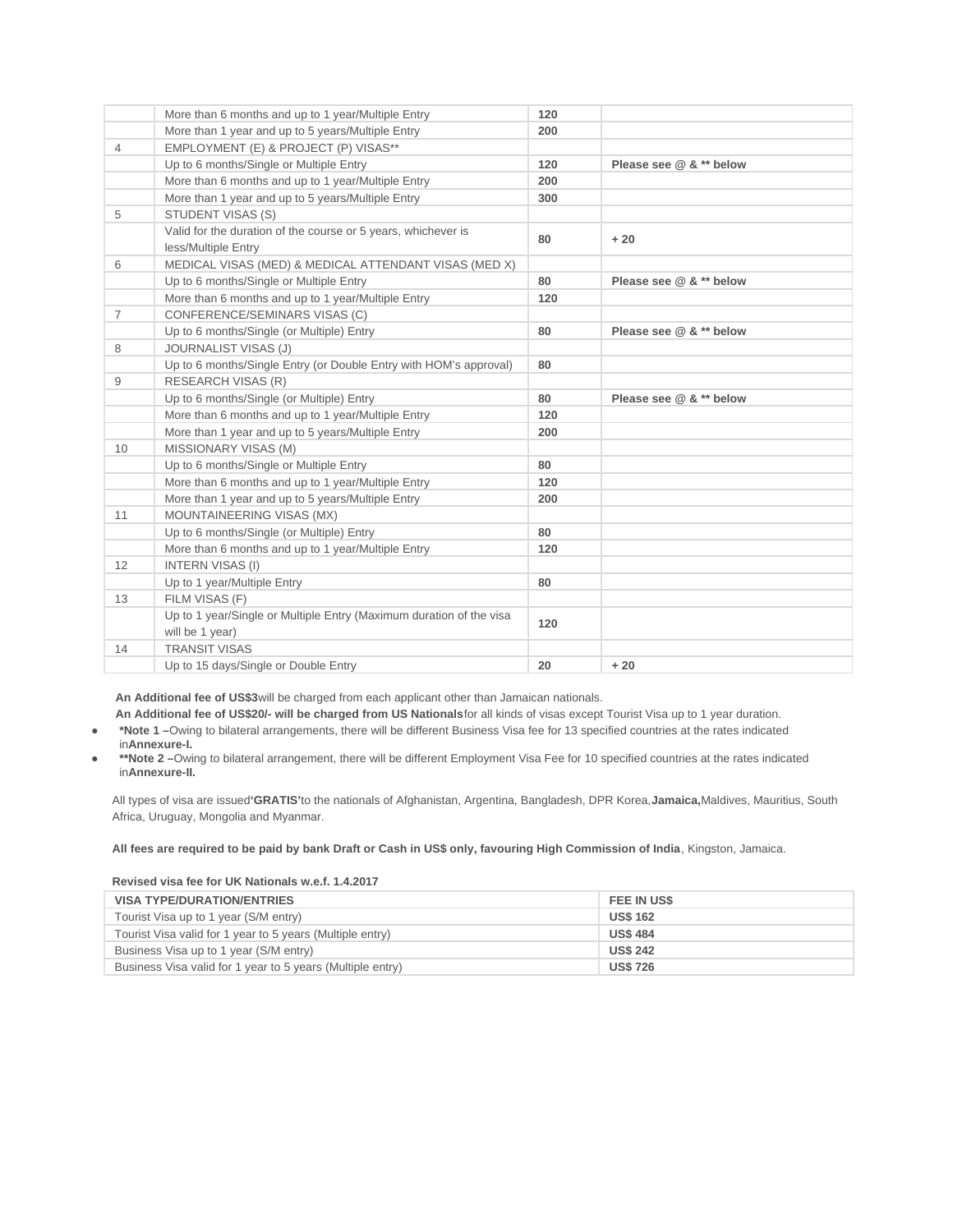| Entry Visa up to 1 year (S/M) entry                                   | <b>US\$ 162</b> |
|-----------------------------------------------------------------------|-----------------|
| Entry Visa valid for 1 year to 5 years (Multiple entry)               | <b>US\$484</b>  |
| Student Visa up to 5 years                                            | <b>US\$ 229</b> |
| Medical Visa up to 1 year (M/entry)                                   | <b>US\$ 129</b> |
| Research Visa up to 3 years or duration of course (whichever is less) | <b>US\$ 229</b> |
| Employment Visa up to 6 months                                        | <b>US\$460</b>  |
| Employment Visa up to 1 year                                          | <b>US\$500</b>  |
| Employment Visa more than 1 year                                      | <b>US\$ 597</b> |
| Transfer of Visa                                                      | <b>US\$ 167</b> |
| <b>Transit Visa</b>                                                   | <b>US\$88</b>   |
| Business Visa issued same day (Excluding visa fee)                    | <b>US\$ 215</b> |
| Emergency Visa charges                                                | <b>US\$89</b>   |

**An additional fee of US\$3**will be charged from each applicant other than Jamaican nationals.

**Sri Lankan Nationals:**As conveyed vide Ministry's letter No. VII/406/06/2011 dated 29 January 2013, the existing rates of visa fees for Sri Lankan nationals remain unchanged. Details are as given below.

| S.No.          | Type of visa                                                          | Validity                  | Fee inUS\$<br>Fee inUS\$ |
|----------------|-----------------------------------------------------------------------|---------------------------|--------------------------|
| 1.             | <b>Transit Visa</b>                                                   | Up to 15 days (S/D entry) | <b>US\$10</b>            |
|                |                                                                       | 30 days (Double entry)    | <b>US\$15</b>            |
|                |                                                                       | 90 days (Single entry)    | <b>US\$15</b>            |
| 2.             | <b>Tourist Visa</b>                                                   | 90 days (Double entry)    | <b>US\$25</b>            |
|                |                                                                       | 6 months (D/M entry)      | <b>US\$25</b>            |
| 3.             | Entry Visa                                                            | 1 year (Multiple entry)   | <b>US\$25</b>            |
|                | <b>Business Visa</b>                                                  | 30 days (Multiple entry)  | <b>US\$25</b>            |
|                |                                                                       | 90 days (Single entry)    | <b>US\$27</b>            |
|                |                                                                       | 90 days (Multiple entry)  | <b>US\$40</b>            |
| $\mathbf{4}$ . |                                                                       | 6 months (M entry)        | <b>US\$80</b>            |
|                |                                                                       | 1 year (Multiple entry)   | <b>US\$80</b>            |
|                |                                                                       | 5 years (Multiple entry)  | <b>US\$120</b>           |
| 5.             | <b>Employment Visa</b>                                                | 1 year (Multiple entry)   | <b>US\$ 157</b>          |
|                | Student Visa (For institutions covered by bilateral                   | 1 year                    | <b>US\$43</b>            |
| 6.             | agreement)                                                            | More than 1 year          | <b>US\$81</b>            |
| 7.             | Student Visa (For institutions not covered by bilateral<br>agreement) |                           | <b>US\$81</b>            |

**Visa fee rates for Sri Lankan nationals:**

**An additional fee of US\$3**will be charged from each applicant other than Jamaican nationals.

## **Revised visa fee for Ukrainian Nationals w.e.f. 1.4.2017**

| <b>VISA CATEGORY</b>                                                              | <b>DURATION</b>                    | FEE in US\$     |
|-----------------------------------------------------------------------------------|------------------------------------|-----------------|
| <b>Transit Visa</b>                                                               | 15 Days (Single/Double entry)      | <b>US\$85</b>   |
| Tourist Visa#                                                                     | Up to one year (S/D/M entry)       | <b>US\$100</b>  |
| Student Visa                                                                      | Less than 5 years (Multiple entry) | <b>US\$85</b>   |
| <b>Business Visa</b>                                                              | Less than 1 year (S/D/M entry)     | <b>US\$130</b>  |
| <b>Business Visa</b>                                                              | 1 to 5 years (S/D/M entry)         | <b>US\$ 250</b> |
| <b>Employment Visa</b>                                                            | Less than 6 months                 | <b>US\$120</b>  |
|                                                                                   | Less than 1 year                   | <b>US\$ 200</b> |
|                                                                                   | Less than 5 years (S/D/M entry)    | <b>US\$300</b>  |
| All other types of visas i.e. EntryVsa,<br>Conference Visa. . Journalist Visaetc. | Less than 6 months                 | <b>US\$85</b>   |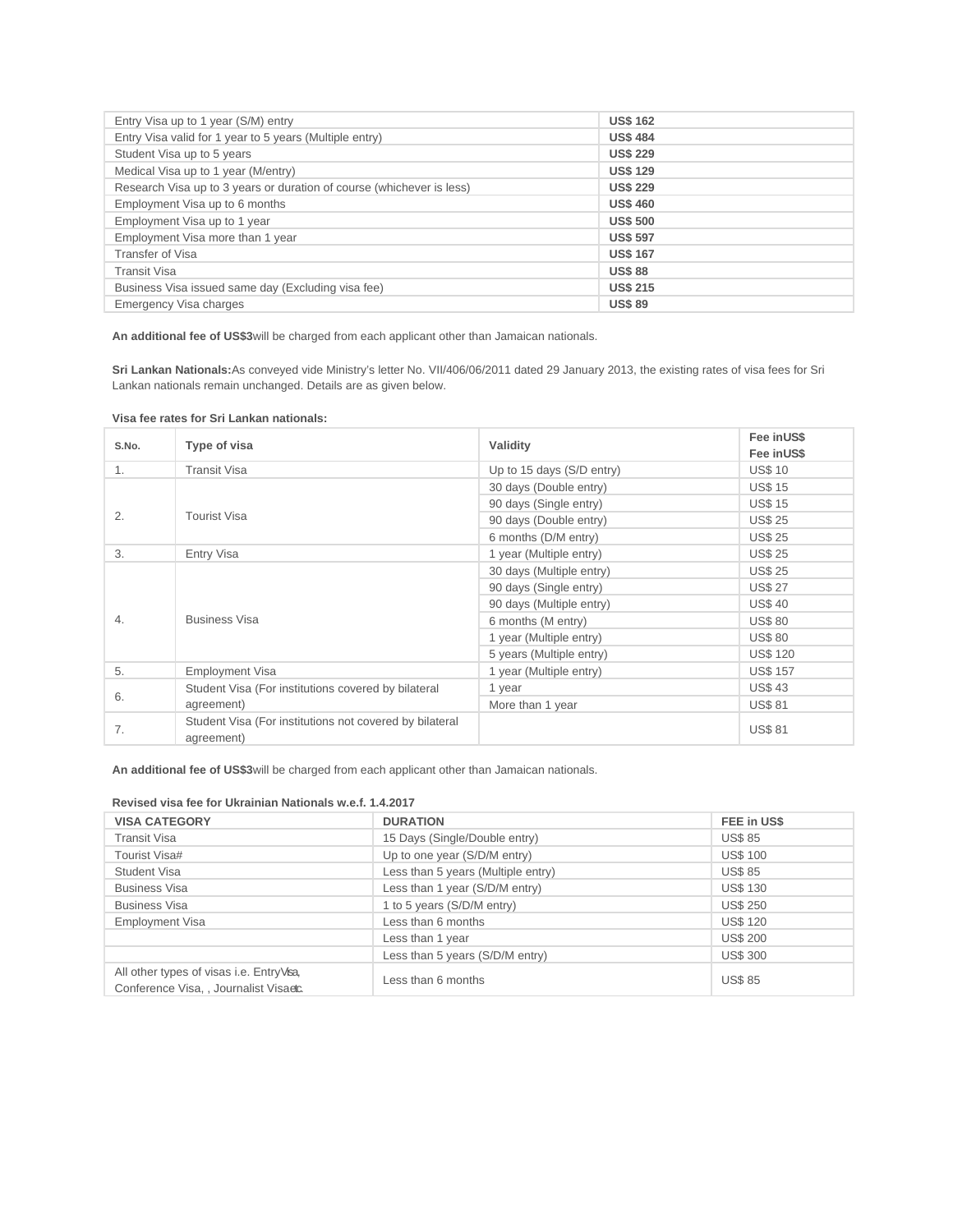|                    | Less than 1 year                | <b>US\$130</b>  |
|--------------------|---------------------------------|-----------------|
|                    | Less than 5 years (S/D/M entry) | <b>US\$ 200</b> |
| Emergency Visa fee |                                 | <b>US\$85</b>   |

**An additional fee of US\$3**will be charged from each applicant other than Jamaican nationals.

### **# Since the 6 months duration Tourist Visa category has been done away with the fee of US\$ 85 will n more be valid. The minimum Tourist visa fee has been fixed at US\$ 100.**

**Russian Nationals:**Normal visa fee schedule does not apply to Russian nationals. Service charges should be charged from the Russian nationals as per details given below:

| For all types of visas (Excluding ICWF charges and Service Provider's Service Fee) | Service Charges in US\$ |
|------------------------------------------------------------------------------------|-------------------------|
| Single Entry                                                                       | <b>US\$40</b>           |
| Double Entry                                                                       | <b>US\$90</b>           |
| <b>Multiple Entry</b>                                                              | <b>US\$120</b>          |
| Transfer of Valid Visa                                                             | <b>US\$40</b>           |

**An additional fee of US\$3**will be charged from each applicant other than Jamaican nationals.

**Mozambique Nationals:**The visa fee to be charged from the Mozambique nationals are given below (conveyed vide Ministry's letter No. 1077/JS(CPV)/13 dated May 22, 2013.

| Visa category                                | <b>Duration/Entries/Urgency</b>                               | Visa fee in US\$ |
|----------------------------------------------|---------------------------------------------------------------|------------------|
|                                              | Single entry                                                  | <b>US\$80</b>    |
|                                              | Single entry                                                  | <b>US\$150</b>   |
| <b>Tourist Visa</b>                          | Multiple entry                                                | <b>US\$ 220</b>  |
|                                              | Multiple entry - Urgent                                       | <b>US\$300</b>   |
| <b>Business Visa/Employment Visa</b>         | As conveyed vide Ministry's circular message dated 14.12.2015 | Gratis           |
|                                              | Up to 6 months                                                | <b>US\$ 220</b>  |
|                                              | Up to 6 months (in Emergency)                                 | <b>US\$300</b>   |
|                                              | Up to 1 year                                                  | <b>US\$300</b>   |
| All other visas (Except Transit and Student) | Up to 1 year (in Emergency)                                   | <b>US\$300</b>   |
|                                              | Up to 5 year                                                  | <b>US\$300</b>   |
|                                              | Up to 5 year (In Emergency)                                   | <b>US\$300</b>   |

**An additional fee of US\$3**will be charged from each applicant other than Jamaican nationals.

**●** (Annexure to Letter No. VII/406/21/2016 Dated: March 16,2017)

## **ANNEXURE-I**

### **BUSINESS VISA FEES TO BE CHARGED FROM NATIONALS OF THE FOLLOWING COUNTRIES ON RECIPROCAL BASIS**

| S.No. | Country        | UP TO 1 YEAR (IN US\$) | MORE THAN 1 YEAR UP TO 5 YEARS<br>$(IN \, US$)$ |
|-------|----------------|------------------------|-------------------------------------------------|
| 1.    | <b>USA</b>     | 140                    | 160                                             |
| 2.    | Ecuador        | 240                    | 320                                             |
| 3.    | New Zealand    | 130                    | 250                                             |
| 4.    | France         | 165                    | 250                                             |
| 5.    | Australia      | 215                    | 190                                             |
| 6.    | Czech Republic | 190                    | 270                                             |
| 7.    | Iran           | 275                    | 355                                             |
| 8.    | Ireland        | 200                    | 280                                             |
| 9.    | Philippines    | 220                    | 300                                             |
| 10.   | Poland         | 145                    | 250                                             |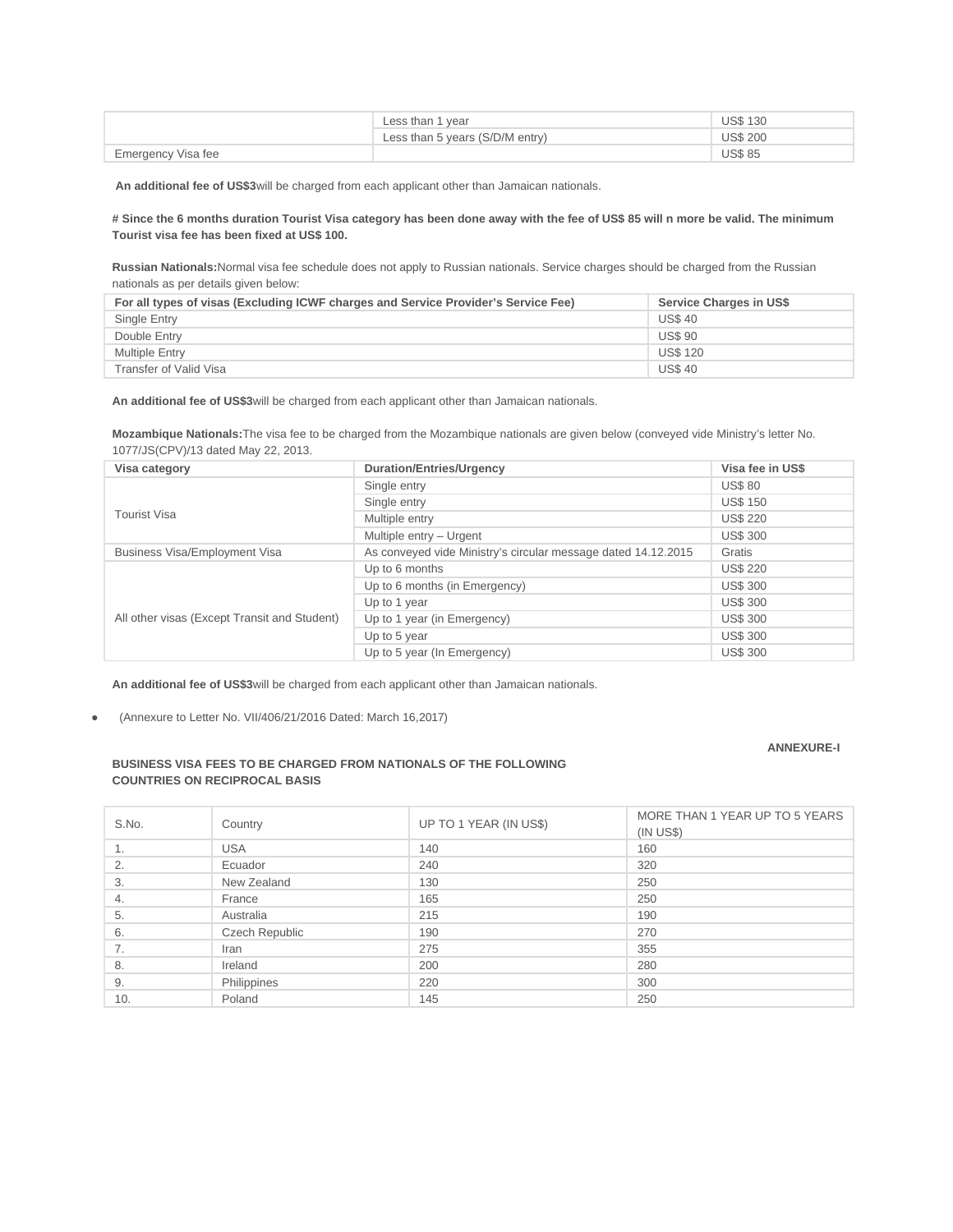| والمتراسين    | audi<br>Hidula             | 21E<br>415 | 295 |
|---------------|----------------------------|------------|-----|
| $\sim$        | -<br><sup>-</sup> hailand  | 200        | 280 |
| $\sim$<br>πu. | $\cup$ . $\cap$ . $\sqcup$ | 4 L.       | 495 |

An**additional fee of US\$3**will be charged from each applicant other than Jamaican nationals.

#### **ANNEXURE-II**

#### **EMPLOYMENT VISA FEES TO BE CHARGED FROM NATIONALS OF THE FOLLOWING COUNTRIES ON RECIPROCAL BASIS**

| S. No. | Country       | <b>VISA FEE IN US\$</b> |              |                                |
|--------|---------------|-------------------------|--------------|--------------------------------|
|        |               | UP TO 6 MONTHS          | UP TO 1 YEAR | MORE THAN 1 YEAR UP TO 5 YEARS |
| ⊥.     | Canada        | 150                     | 200          | 300                            |
| 2.     | Ireland       | 160                     | 200          | 300                            |
| 3.     | France        | 135                     | 200          | 300                            |
| 4.     | Denmark       | 125                     | 200          | 300                            |
| 5.     | Australia     | 180                     | 220          | 300                            |
| 6.     | New Zealand   | 145                     | 200          | 300                            |
| 7.     | Thailand      | 160                     | 200          | 300                            |
| 8.     | U.A.E.        | 375                     | 415          | 495                            |
| 9.     | <b>Israel</b> | 1000                    | 1040         | 1120                           |
| 10.    | Iran          | 235                     | 275          | 355                            |

\* Same rate will apply for a 10 year Business visa.

**● SingaporeanNationals:** The charges for Tourist Visa (Multiple entry ) and valid for up to six months in respect of Singapore nationals will be**US\$ 25.**However, fee for all other types of visas will be same as applicable for other countries mentioned in table 1 (One) above.

**● JapaneseNationals:** A fee of**US\$ 1 (One)**for transit visa and**US\$ 8 (Eight)**for all other types of visas may bechargedfromthenationalsofJapan.<br>PakistaniNationals:

**● PakistaniNationals:** As per the visa agreement dated September 08, 2012 signed between India and Pakistan, a fee of**Rs. 100**should be charged from Pakistani Nationals for an Indian visa of alltypes.<br> **USANational:** The Tourist visa fee of US\$ 100 is in

**● USANational: The Tourist visa fee of US\$ 100 is inclusive of Visa applicationfee**.However, for all other types of visas, application fee of**US\$ 20**mentioned in the given para should be charged from the US nationals in addition to thevisafee.

**● An additional fee of US\$ 20/ - is payable by US Ppt.holders.**

**● An additional fee of US\$3**will be charged from each applicant other than Jamaicannationals.